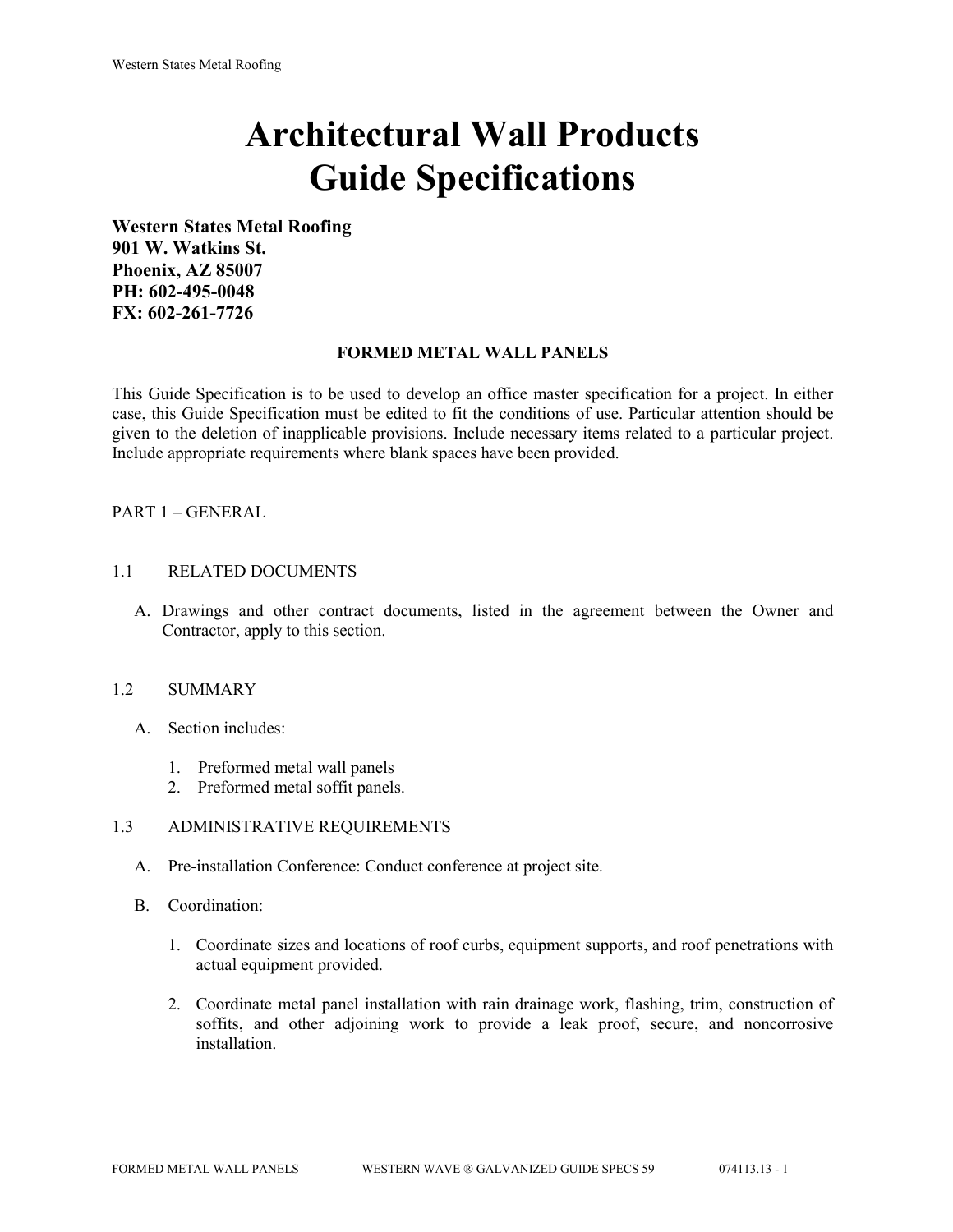## 1.4 SUBMITTALS

- A. Product Data:
	- 1. Include construction details, material descriptions, dimensions of individual components and profiles and finishes for each type of panel and accessory.
- B. Shop Drawings:
	- 1. Include fabrication and installation layouts of metal panels; details of edge conditions, joints, panel profiles, corners, anchorages, attachment system, trim, flashings, closures, accessories and special details.
	- 2. Accessories: Include details of the flashing, trim, and anchorage systems, at a scale of not less than 1-1/2 inches per 12 inches.
- C. Samples:
	- 1. Metal Panels: 12 inches long by actual panel width. Include fasteners, closures, and other metal panel accessories.
- D. Oualification Data: For Installer.
- E. Product Test Reports: For each product, for tests performed by a qualified testing agency.
- F. Filed quality control reports.
- G. Sample Warranties: For special warranties.
- 1.5 QUALITY ASSURANCE
	- A. Installer Qualifications: An entity that employs installers and supervisors who have a minimum of 3 years' experience in the installation of metal roof / wall panels.
	- B. Mockups: Build mockup; to verify selections made under sample submittals and to demonstrate aesthetic effects and set quality standards for fabrication and installation.
- 1.6 DELIVERY, STORAGE AND HANDLING
	- A. Deliver components, metal panels and other manufactured items so as not to be damaged or deformed. Package metal panels for protection during transportation and handling.
	- B. Store metal panels in a manner to prevent bending, warping, twisting and surface damage.
	- C. Stack metal panels horizontally on platforms or pallets, covered with suitable weather tight and ventilated covering. Store metal panels to ensure dryness with positive slope for drainage of water. Do not store metal panels in contact with other materials that might cause staining, denting or other surface damage.
	- D. Retain strippable protective covering on metal panels during installation.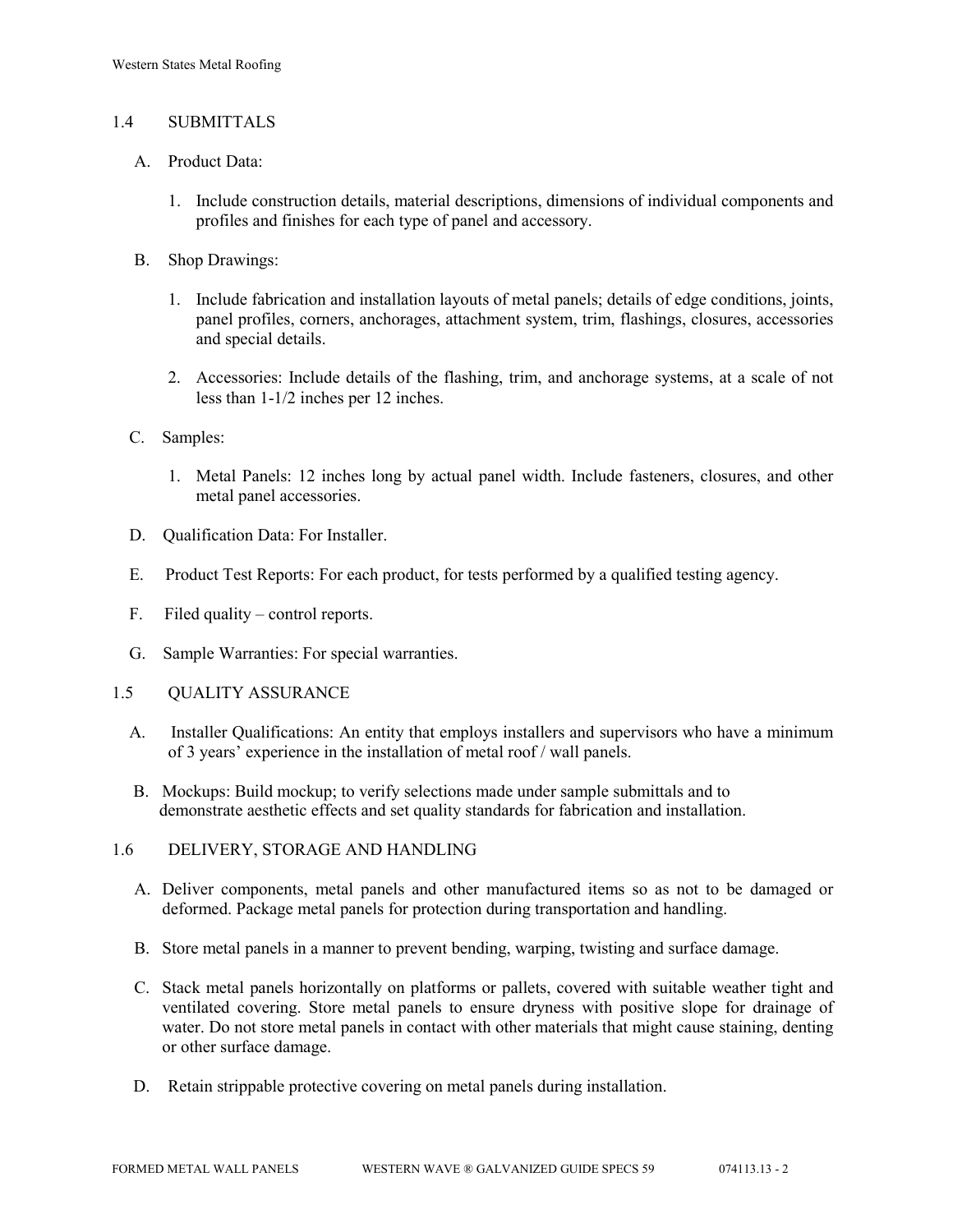#### 1.7 FIELD CONDITIONS

A. Weather Limitations: Proceed with installation only when existing and forecasted weather conditions permit assembly of metal panels to be performed according to manufacturers' written instructions and warranty requirements.

## 1.8 WARRANTY

- A. MANUFACTURER'S PRODUCT WARRANTY
	- 1. Manufacturer's standard coating performance warranty, as available for specified installation and environmental conditions. (Contact a WSMR Representative to determine actual warranty criteria)

## B. CONTRACTORS WARRANTY

1. Warrant panels, flashings, sealants, fasteners, and accessories against defective materials and/ or workmanship, to remain watertight and weatherproof with normal usage for two (2) years following Project Substantial Completion date.

#### PART 2 – PRODUCTS

#### 2.1 MANUFACTURER

 A. Western States Decking, Inc., DBA - Western States Metal Roofing, 901 W. Watkins St., Phoenix, AZ 85007; Ph: (877) 787-5467, Fax: (602) 261-7726.

Email: [sales@paintedrustedroofing.com](mailto:sales@paintedrustedroofing.com) Website: [www.paintedrustedroofing.com](http://www.paintedrustedroofing.com/)

B. Substitutions: In accordance with contract documents.

#### 2.2 METAL WALL PANELS

- A. Western Wave ®; Tapered- Rib Profile, Concealed Fastener Metal Wall/Soffit Panels: Metal panel consisting of formed metal sheet with trapezoidal ribs with fastener leg for concealed attachment to wall framing or substrate.
	- 1. Panel Designation: Western Wave ® Panel
	- 2. ASTM A653 Galvanized G-90 Minimum
		- a. Nominal Thickness: [26 gauge]
		- a. Exterior Finish Available In: Cool Tech ® SMP (Siliconized Modified Polyester)
	- 3. Grade of Steel:
		- a. 26 Gauge Grade 80
	- 4. Panel Width: [**16 inches**]
	- 5. Panel Height: Nominal 7/8" inch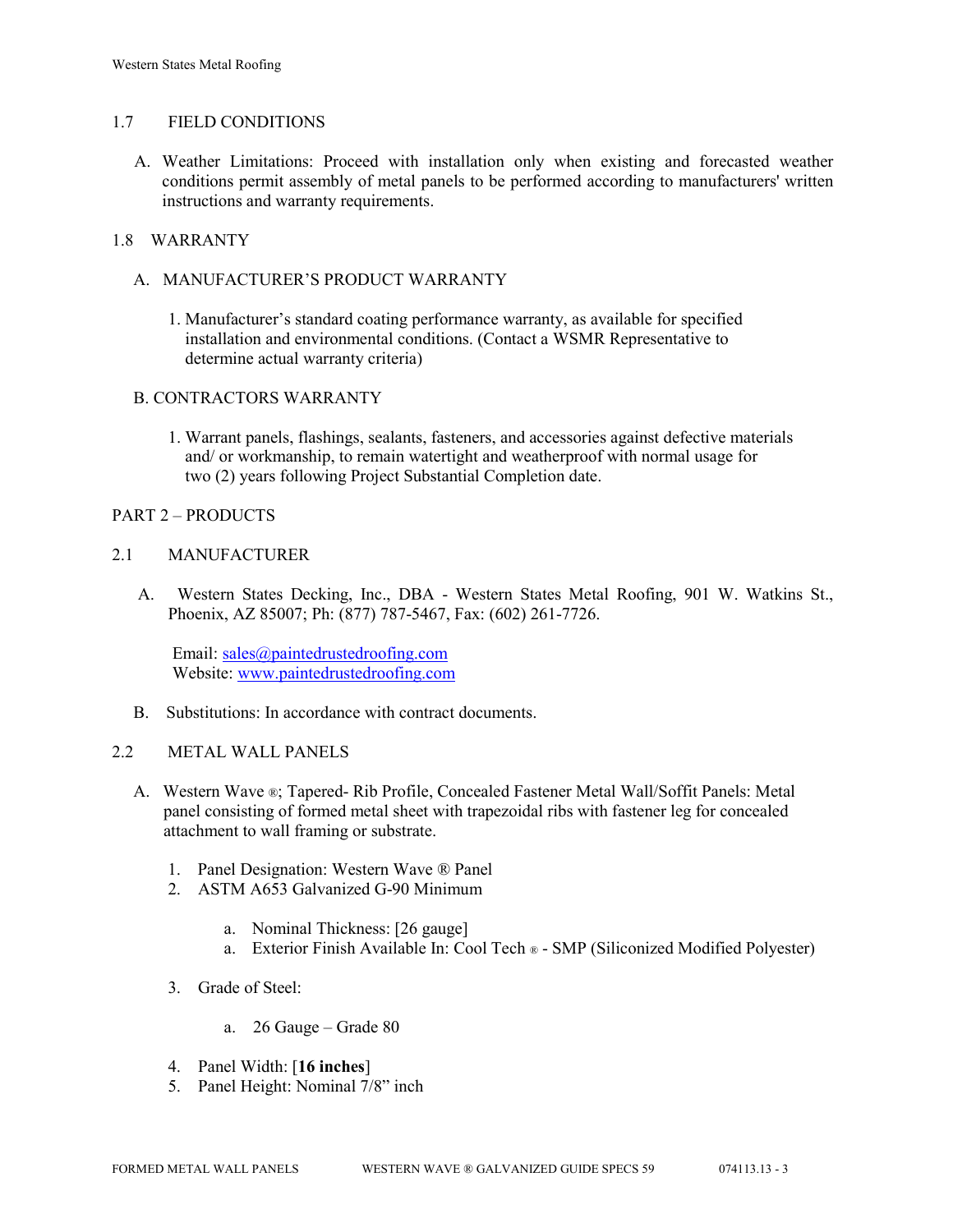## 2.3 ACCESSORIES

- A. Self-Adhering, High- Temperature Underlayment: Provide self-adhering, cold applied, sheet underlayment, a minimum of 30 mils thick, specifically designed to withstand high metal temperatures beneath metal roofing. Provide primer when recommended by underlayment manufacturer.
	- 1. Thermal Stability: Stable after testing at 220 deg F; ASTM D 1970.
	- 2. Low- Temperature Flexibility: Passes after testing at minus 20 deg F; ASTM D 1970.
- B. Miscellaneous Metal Sub framing and Furring: ASTM C 645; cold formed, metallic- coated steel sheet, ASTM A 653/ A 653M, G90 coating designation or ASTM A 792/ A 792M, Class AZ55 aluminum- zinc alloy coating designation unless otherwise indicated. Provide manufacture's standard sections as required for support and alignment of metal panel system.
- C. Panel accessories: Provide components required for a complete, weather tight panel system including trim, clips, flashings, sealants, gaskets, fillers, closure strips, and similar items. Match material and finish of metal panels unless otherwise indicated.
	- 1. Closures: Provide closures at eaves and ridges, fabricated of same metal as metal panels.
	- 2. Backing Plates; Provide metal backing plates at panel end splices, fabricated from material recommended by manufacturer.
	- 3. Closure Strips: Closed-cell, expanded, cellular, rubber or cross linked, polyolefin-foam or closed-cell laminated polyethylene; minimum I -inch-thick, flexible closure strips; cut or pre-molded to match metal panel profile. Provide closure strips where indicated or necessary to ensure weather tight construction.
- D. Flashing and Trim: Provide flashing and trim formed from same material as metal panels as required to seal against weather and to provide finished appearance. Finish flashing and trim with same finish systems adjacent metal panels.
- E. Panel Fasteners: Self-tapping screws designed to withstand design loads. Provide EPDM or PVC sealing washers for exposed fasteners.
- F. Panel Sealants: Provide sealant type recommended by manufacturers that are compatible with panel materials, are non-staining and do not damage panel finish.
- G. Metal Protection: When dissimilar metals contact each other or corrosive substrates, protect against galvanic.

## 2.4 FABRICATION

- A. General: Fabricate and finish metal panels and accessories at the factory, by manufacturers standard procedures and processes, as necessary to fulfill indicated performance requirements demonstrated by laboratory testing. Comply with indicated profiles and with dimensional and structural requirements.
- B. Provide panel profile, including major ribs and intermediate stiffening ribs, if any, for full length of panel.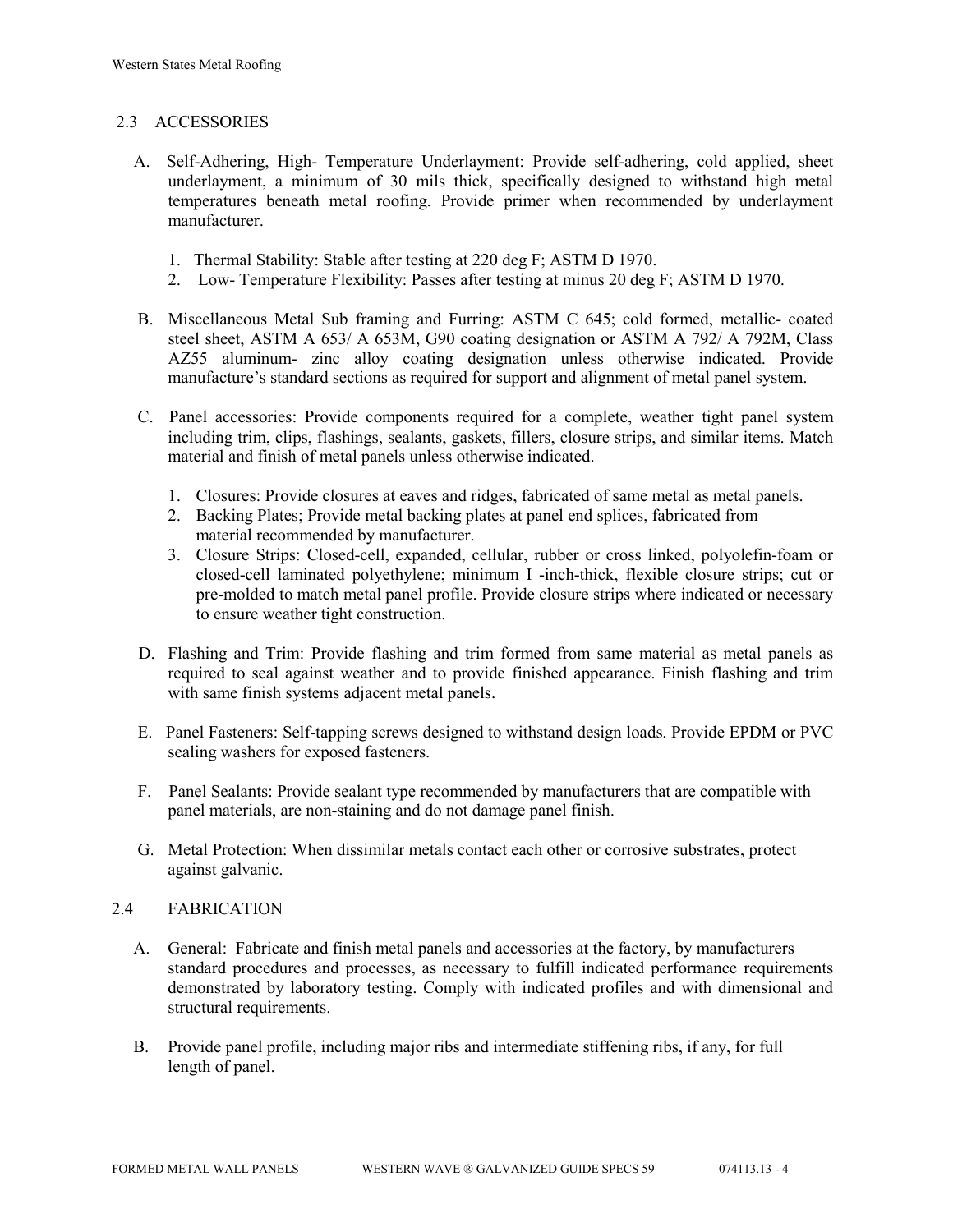C. Sheet Metal Flashing and Trim: Fabricate flashing and trim to comply with manufacturer's recommendations and recommendation in SMACNA's "Architectural Sheet Metal Manual" that apply to design, dimensions, metal, and other characteristics of item indicated.

## 2.5 FINISHES

- A. Protect mechanical and painted finishes on exposed surfaces from damage by applying a strippable, temporary protective covering before shipping.
- B. Appearance of Finished Work: Variations in appearance of abutting or adjacent pieces are acceptable if they are within one- half of the range of approved Samples. Noticeable variations in same piece are unacceptable. Variations in appearance of other components are acceptable if they are within the range of approved Samples and are assembled or installed to minimize contrast.
- C. Steel Panels and Accessories:
	- 1. Exterior Finish: Western States Metal Roofing, Iron Rust ®, SMP Paint System, consisting of  $0.15 - 0.30$  mil primer with  $0.70 - 0.90$  base coat and a  $0.10 - 0.50$  mil print coat. Dry film thickness per ASTM D1400.
	- 2. Interior Finish: Standard Polyester backer finish consisting of 0.15 0.25 mil primer coat and a  $0.30 - 0.40$  backer coat with a minimum total dry film thickness of  $0.45 - 0.65$  mil.

# PART 3- EXECUTION

## 3.1 EXAMINATION

- A. Examine substrates, area, and conditions, with installer present, for compliance with requirements for installation tolerances, metal panel supports, and other conditions affecting performance of the work.
	- 1. Examine wall framing to verify that girths, angles, channels, studs, and other structural panel support members and anchorage have been installed within alignment tolerance required by metal wall panel manufacturer.
	- 2. Examine solid roof sheathing to verify that sheathing joints are supported by framing or blocking and that installation is within flatness tolerances required by metal roof panel manufacture.
		- a. Verify that air or water-resistive barriers have been installed over sheathing or backing substrate to prevent air infiltration or water penetration.
- B. Examine roughing-in for components and systems penetrating metal panels to verify actual locations of penetrations relative to seam locations of metal panels before installation.
- C. Proceed with installation only after unsatisfactory conditions have been corrected.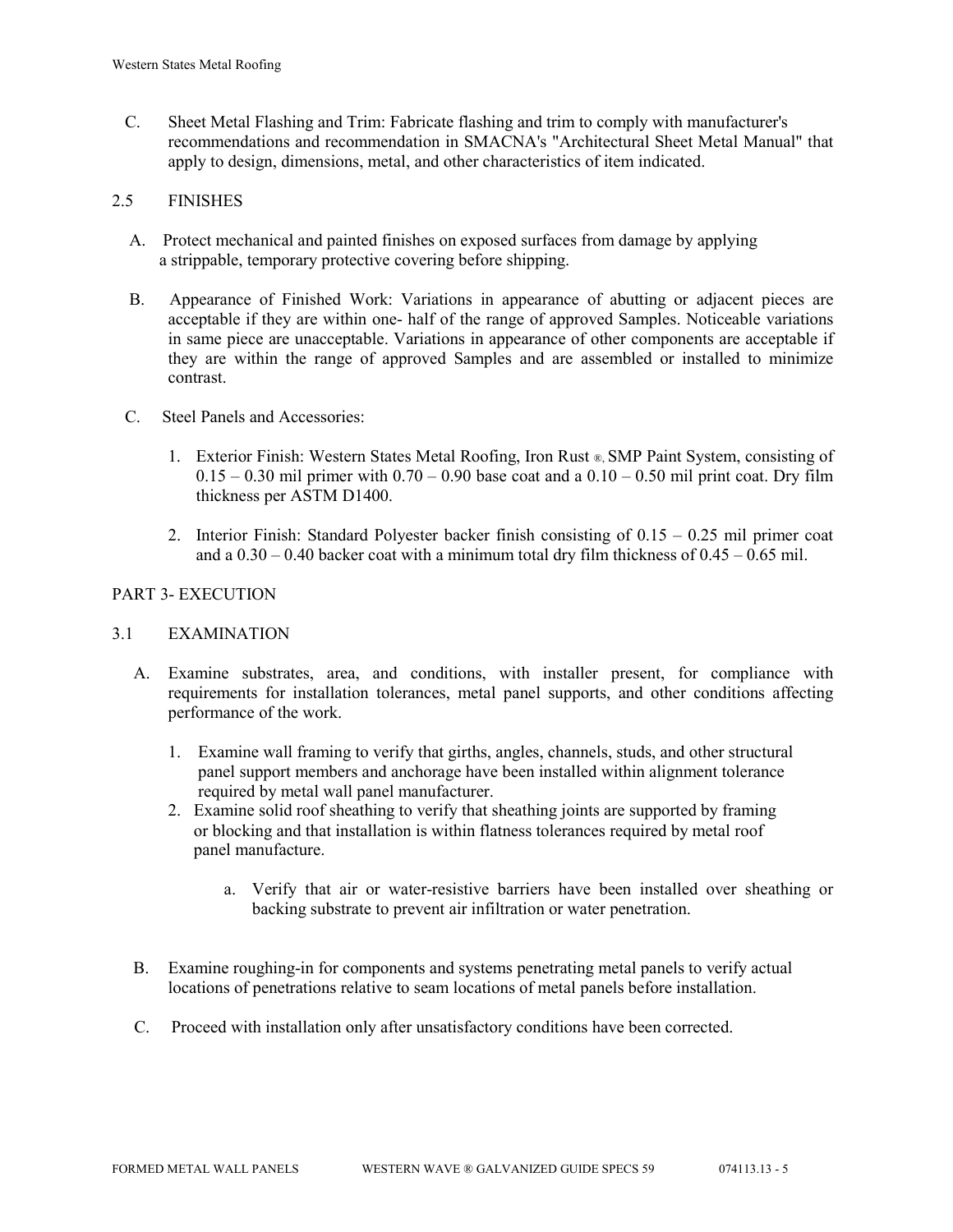## 3.2 PREPARATION

 A. Miscellaneous Supports; Install sub framing, furring and other miscellaneous panel support members and anchorage according to ASTM C 754 and metal panel manufacturer's written recommendations.

## 3.3 UNDERLAYMENT INSTALLATION

- A. Self- Adhering Sheet Underlayment: Apply primer if required by manufacturer. Comply with temperature restrictions of underlayment manufacturer for installation. Apply at locations indicated on Drawings, wrinkle free, in shingle fashion to shed water, and with end laps of not less than 6 inches staggered 24 inches between courses. Overlap side edges not less than 3- ½ inches. Roll laps with roller. Cover underlayment within 14 days.
- B. Felt Underlayment: Apply at locations indicated [below] [on drawings], in shingle fashion to shed water. And with lapped joints of not less than 2 inches.
	- 1. Apply over the entire roof surface.
	- 2. Apply on roof not covered by self- adhering sheet underlayment. Lap over edges of self adhering sheet underlayment not less than 3 inches, in shingle fashion to shed water.
- C. Slip Sheet: Apply slip sheet over underlayment before installing metal roof panels.
- D. Flashings: Install flashings to cover underlayment to comply with requirements specified in Section 076200 "Sheet Metal Flashing and Trim."

## 3.4 METAL PANEL INSTALLATION

- A. General: Install metal panels according to manufacturer's written instructions in orientation, sizes, and locations indicated. Install panels perpendicular to supports unless otherwise indicated. Anchor metal panels and other components of the work securely in place, with provisions for thermal and structural movement.
	- 1. Shim or otherwise plumb substrates receiving metal panels.
	- 2. Flash and seal metal panels at perimeter of all openings. Fasten with self-tapping screws. do not begin installation until air or water- resistive barriers and flashings that are concealed by metal panels are installed.
	- 3. Install screw fasteners in predrilled holes.
	- 4. Locate and space fastenings in uniform vertical and horizontal alignment.
	- 5. Install flashing and trim as metal panel work proceeds.
	- 6. Locate panel splices over, but not attached to, structural supports. Stagger panel splices and end laps to avoid a four – panel lap splice condition.
	- 7. Align bottoms of metal panels and fasten with blind rivets, bolts, or self- tapping screws. Fasten flashings and trim around openings and similar elements with self-tapping screws.
	- 8. Provide weather tight escutcheons for pipe—and conduit- penetrating panels.

#### B. Fasteners:

1. Steel Panels: Use galvanized steel fasteners.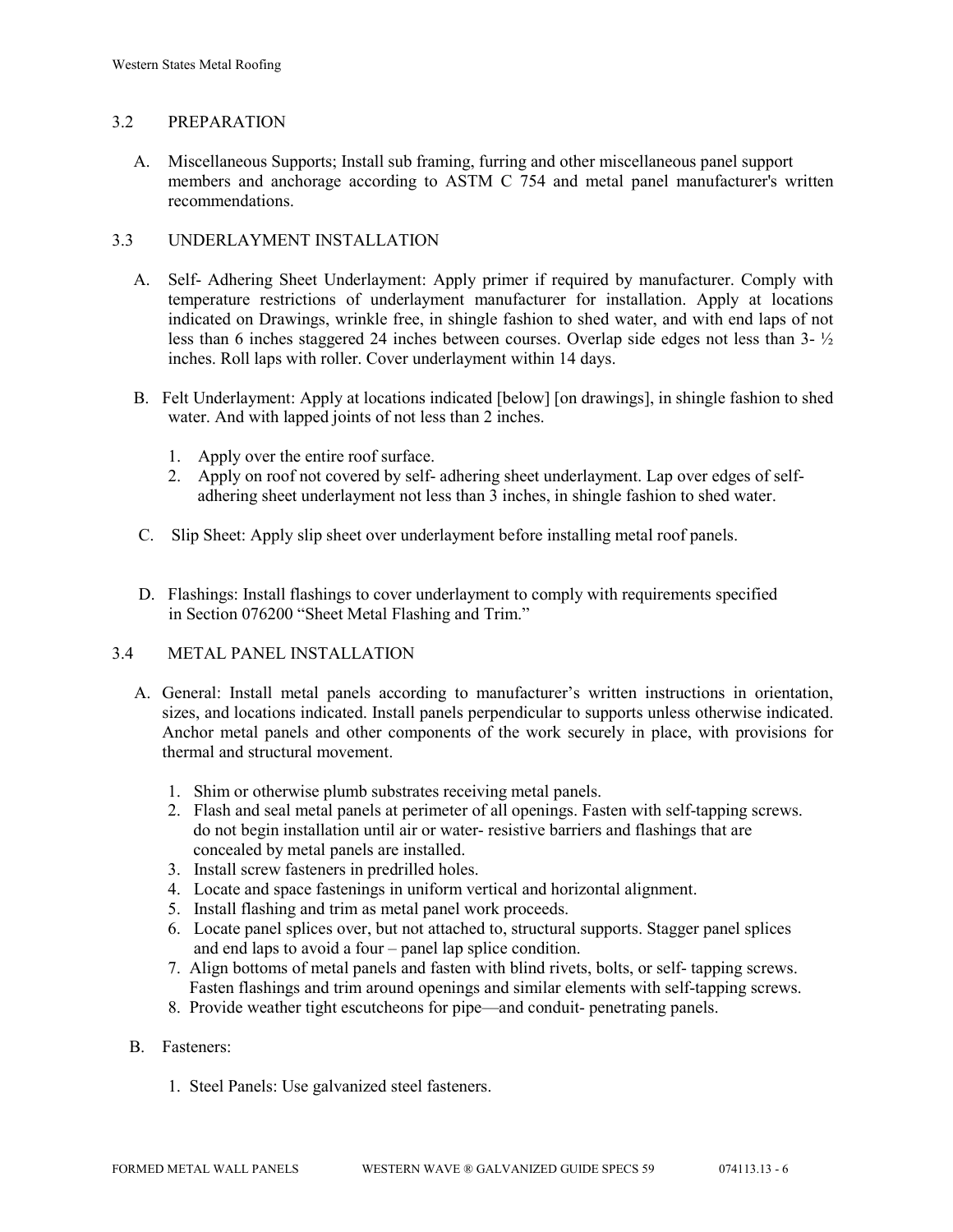- C. Metal Protection: When dissimilar metals contact each other or corrosive substrates, protect against galvanic action.
- D. Lap-Seam Metal Panels: Fasten metal panels to supports with fasteners at each lapped joint at location and spacing recommended by manufacturer.
	- 1. Lap ribbed or fluted sheets one full rib. Apply panels and associated items true to line for neat and weather tight enclosure.
	- 2. Provide metal backed washers under heads of exposed fasteners bearing on weather side of metal panels.
	- 3. Locate and space exposed fasteners in uniform vertical and horizontal alignment. Use proper tools to obtain controlled uniform compression for positive seal without rupture of washer.
	- 4. Install screw fasteners with power tools having controlled torque adjusted to compress Washer tightly without damage to washer, screw threads or panels. Install screws in predrilled holes.
	- 5. Flash and seal pans with weather closures at perimeter of all openings.
- E. Accessory Installation: install accessories with positive anchorage to building and weather tight Mounting, and provide for thermal expansion. Coordinate installation with flashings and other components.
	- 1. Install components, required for a complete metal panel system including trim, copings, corners, seam covers, flashings, sealants, gaskets, fillers, closure strips and similar items. Provide types indicated by metal wall panel manufacturer; or, if not indicated, provide types recommended by metal panel manufacturer.
- F. Flashing and Trim: Comply with performance requirements manufacturer's written installation instructions, and SMACNA's "Architectural Sheet Metal Manual." Provide concealed fasteners where possible, and set units true to line and level. Install work with laps, joints and seams that are permanently watertight.
	- 1. Install exposed flashing and trim that is without buckling and tool marks, and that is true to line and levels indicated, with exposed edges folded back to form hems. Install sheet metal flashing and trim to fit substrates and achieve waterproof performance.
	- 2. Expansion Provisions: Provide for thermal expansion of exposed flashing and trim. Space movement joint at a maximum of 10 feet with no joints allowed within 24 inches of corner or intersection. Where lapped expansion provisions cannot be used or would not be sufficiently waterproof, form expansion joints of intermeshing hooked flanges, not less than 1 inch deep, filled with mastic sealant (concealed within joints).

# 3.5 ERECTION TOLERANCES

A. Installation Tolerances: Shim and align metal panel units within installed tolerance of  $\frac{1}{4}$  inch in 20 feet on slope and location lines and within 1/8- inch offset of adjoining faces and of alignment of matching profiles.